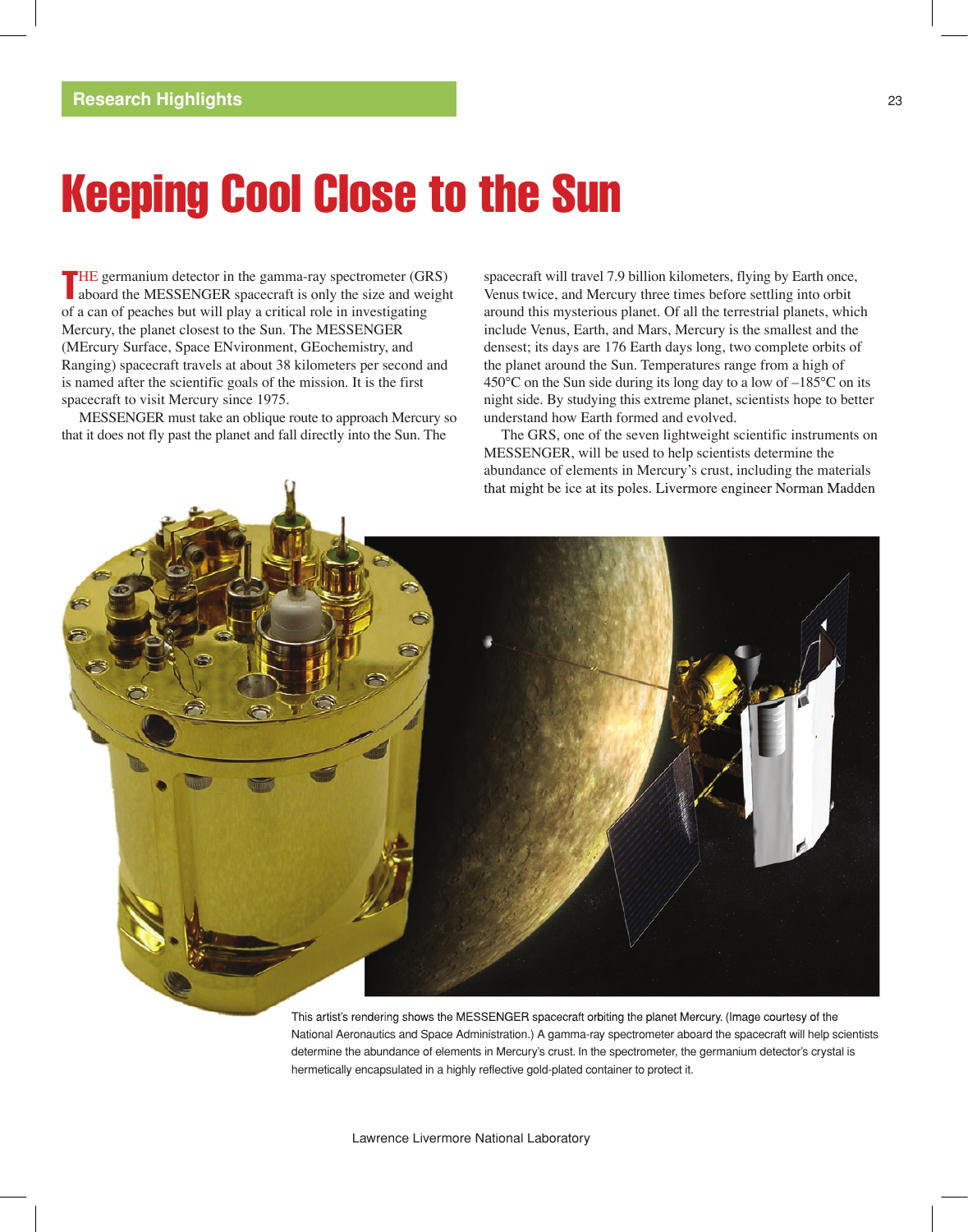led the West Coast team effort to design and build the GRS in a collaboration led by Johns Hopkins University Applied Physics Laboratory (JHUAPL). The team included Lawrence Berkeley and Lawrence Livermore national laboratories as well as University of California at Berkeley (UCB) Space Sciences Laboratory (SSL). The JHUAPL MESSENGER project is a National Aeronautics and Space Administration (NASA) Discovery Mission.

#### **Detecting the Elements in Mercury's Surface**

At the heart of the GRS is a germanium detector that will measure the gamma rays coming from Mercury's surface. Mercury is constantly bombarded with cosmic rays, and because it has almost no atmosphere, the planet's surface is activated and gives off gamma rays that are detectable from orbit. But not all gamma rays are alike. The energy of each gamma ray varies, depending on the type of element it comes from.

The germanium detector consists of a 5-centimeter-diameter, 5-centimeter-long germanium crystal that is electromechanically cooled and encapsulated in a highly reflective gold-plated container with a pressurized, ultrapure nitrogen-gas atmosphere. When illuminated by hard x rays or gamma rays, the germanium crystal releases electron hole pairs, which create a current as they are pulled to the inner and outer electrodes of the detector. This current pulse, which is proportional to the incident gamma-ray energy, is amplified and converted into digital data.

The data are accumulated and eventually compared to a catalog of element signatures. These signature gamma rays enable researchers to determine the elements that make up Mercury's surface. By counting the number of each type of gamma ray, researchers will also be able to determine the relative abundance of the elements.

Scientists have been puzzled by certain deposits in craters at Mercury's poles. Although most of Mercury experiences extreme heat during its long days, portions of these craters never get direct sunlight, and scientists wonder if the reflective material detected there could be ice. With the GRS data, scientists could determine whether these materials contain hydrogen in water ice or whether the deposits are formed of sulfur or some other element.

With its high energy resolution, the germanium detector obtains precise information from the planet's surface while it remains in space—but doing so is a challenge. The detector must be cooled to a very low temperature (about –185°C), and it must survive solar flares and repair itself when it accumulates radiation damage. Bombardment by energetic particles from the Sun and outer space (mostly high-energy protons) damages the germanium crystal and degrades the energy resolution. Damage is repaired by a process called annealing; the temperature of the crystal is slowly raised to 85°C and then sustained for a few days before being lowered back down to –185°C.

## **Keeping It Cool**

Because the detector needs to operate at very low temperatures and MESSENGER is close to the Sun, the thermal design to protect the detector was critical. The detector is kept cool by an electromechanical cryocooler attached to the outside of the device. However, the cryocooler has a limited cooling capacity because of size and weight constraints.

To ensure the cryocooler would sufficiently cool the detector, Livermore scientists used SINDA/FLUINT, a commercial program originally developed by NASA, to model the thermal environments that the spectrometer was expected to encounter—during liftoff, in space while en route to Mercury, and in orbit around the planet. Using the data from the model, scientists from Lawrence Livermore and Lawrence Berkeley developed a design that included three closely spaced and highly reflective thermal shields held in place with DuPont KEVLAR® fiber.

## **Assembly Challenges**

Assembling the detector, its heat shields, and its external cage was particularly challenging. All the pieces had to be held in place, with all the required gaps between them, while the KEVLAR<sup>®</sup> was strung in two directions around the cage under tension. Once assembled, the entire device had to be held in place while the epoxy glue holding the ends of the fiber cured over 24 hours.

When designing the assembly, the team found an article by Pat Roach at NASA Ames about using KEVLAR® to hold a cryogenic device in place and determined that particular fiber would also be appropriate for the GRS. The advantages of KEVLAR® are that it is very strong, has low heat conductivity, and does not outgas. However, during testing, the team did discover that the fiber frays. The team encountered problems when tying off the ends, and the fiber tended to fray when it was bent or in contact with a metal edge.

"We solved the fraying problem by widening the radius of the pegs and removing any sharp edges that were touched by the fiber," says Livermore engineer Monika Witte. "And instead of tying off the ends, we used an epoxy to glue the ends in place." This epoxy needed to meet NASA's specifications to ensure that no fumes from the epoxy could contaminate the detector or other scientific equipment on MESSENGER.

Once assembled, the device was tested to ensure that the acceleration and vibration during launching would not affect the fiber rigging, cryogenic cold finger, wire connections, or gaps between the detector, thermal shields, and external cage. Livermore performed sinusoidal and random vibration tests, during which the device was mounted on a shaker table and vibrated with constant amplitude through a range of frequencies. The test frequencies represented the full range of required test conditions without